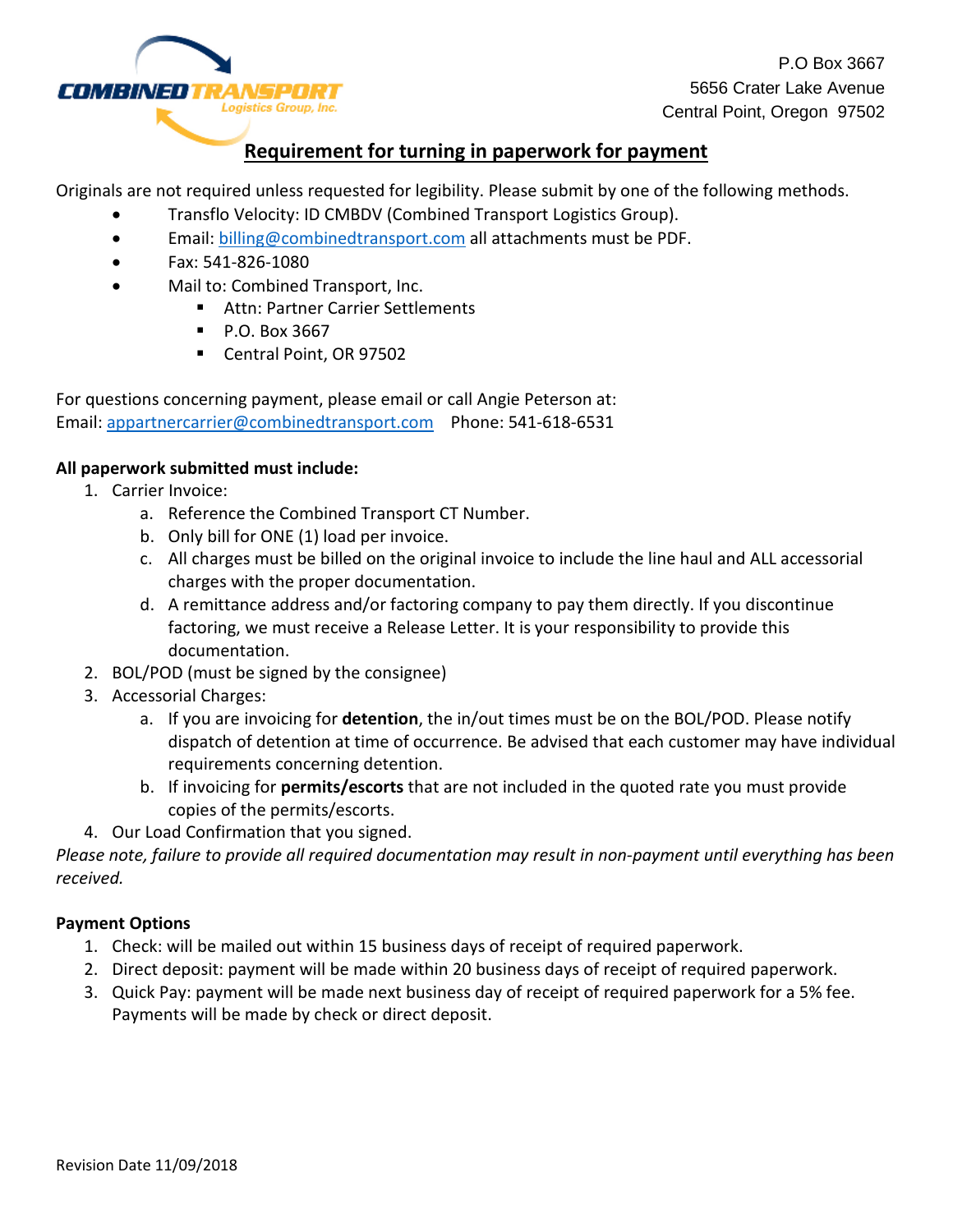

P.O Box 3667 5656 Crater Lake Avenue Central Point, Oregon 97502

# **Quick Pay Sign-Up**

**Quick Pay Requirements:** Partner Carriers have the option of next business day pay on any load delivered without damage for a 5% fee. All completed and legible paperwork must be submitted (Carriers invoice, signed BOL/POD and permits/escorts if applicable) to our billing department. Carrier may send completed paperwork electronically to expedite payment processing. Payments will be processed M-F except holidays. Invoices received after 2:30pm Pacific Time will be considered received the next business day.

Incomplete, illegible, or paperwork with noted damages may delay payment to the carrier. Carrier will be ineligible for enrollment of Quick Pay if working with a factoring company. Please send a letter of release from your factor if you are currently using a factoring company.

Combined Transport Inc. may refuse to enroll carrier in the quick pay program at our sole discretion. Carrier must be established with Combined Transport Inc. to be approved for Quick Pay (at least one previous load must be moved by carrier).

### **Carrier Information:**

| Company Name          |       | DOT# |
|-----------------------|-------|------|
| <b>Street Address</b> |       |      |
| Phone                 | Email |      |

\_\_\_\_ Check \_\_\_\_ Direct Deposit (please fill out ACH/Direct Deposit Form)

By signing below I agree to Quick Pay and authorize the associated fees to be deducted. I confirm that I am authorized to make payment decisions for this carrier. I am not using a factoring company, or a letter of release will be submitted. I understands that should I wish to alter or discontinue Quick Pay it will be necessary to make such a request in writing to [appartnercarrier@combinedtransport.com,](mailto:appartnercarrier@combinedtransport.com) or PO Box 3667, Central Point, OR 97502, or by Fax 541-826-1080.

**Authorized Signature** \_\_\_\_\_\_\_\_\_\_\_\_\_\_\_\_\_\_\_\_\_\_\_\_\_\_\_\_\_\_\_\_\_\_\_\_\_\_\_\_\_\_\_\_\_\_\_\_\_\_\_\_\_\_\_

**Printed Name and Title** 

Please do not fill out this form unless you are interested in quick pay